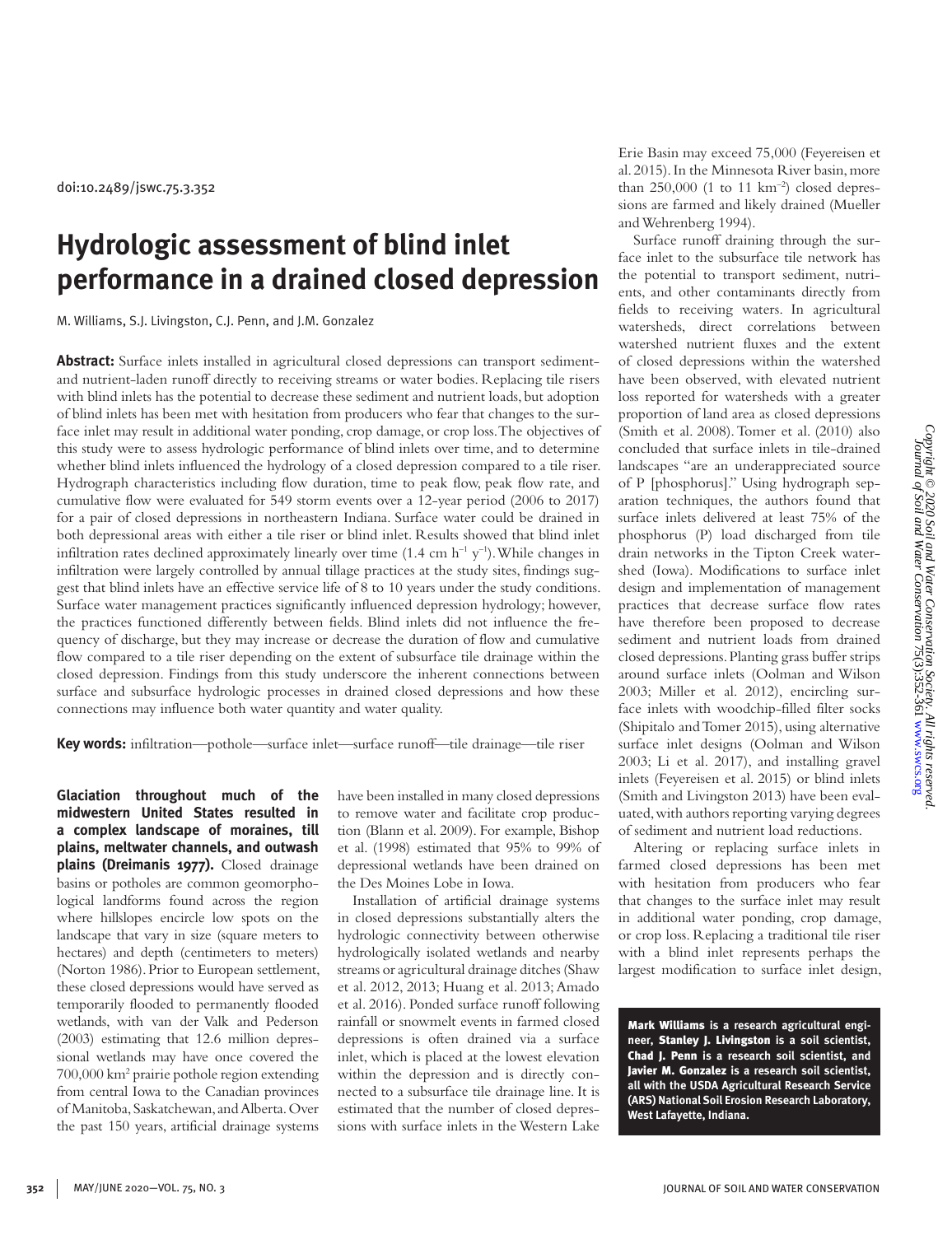whereby the tile riser is removed and a gravel box overlain with coarse soil is installed and used to remove ponded water from the depression (Smith and Livingston 2013). Previous studies have documented significant sediment and nutrient load reductions with blind inlets compared to other surface inlet designs (Wilson et al. 1999; Smith and Livingston 2013; Smith et al. 2015; Feyereisen et al. 2015), and, as a result, they are being promoted as part of Conservation Practice Standard 620 for their potential to filter surface runoff (USDA NRCS 2010). To date, however, there have been no studies that have examined if and how installation of a blind inlet alters the hydrology of a closed depression, which is often the largest barrier to practice implementation.

The objectives of this study were to determine whether blind inlets influenced the hydrology of a closed depression compared to a tile riser, and to assess hydrologic performance of blind inlets over time. Hydrograph characteristics including flow duration, time to peak flow, peak flow rate, and cumulative flow were evaluated for storm events over a 12-year period (2006 to 2017) for a pair of closed depressions in northeastern Indiana where surface water could be drained in both depressional areas with either a tile riser or blind inlet. Sediment, nutrient, and pesticide load reductions achieved through installation of blind inlets in these depressions have been previously reported (Smith and Livingston 2013; Smith et al. 2015; Feyereisen et al. 2015; Gonzalez et al. 2016). Detailed hydrologic analysis of these long-term study sites not only provides greater insight into blind inlet performance and service life, but also provides greater understanding of the processes controlling contaminant removal and offers recommendations for future blind inlet design and implementation.

# Materials and Methods

*Site Description.* A pair of fields (ADE and ADW) containing closed depressions located in the St. Joseph River basin in northeastern Indiana (48°28'20.19" N, 84°59'28.50" W) were monitored as part of the current study (figure 1). Both fields have been monitored since 2005 as part of the Conservation Effects Assessment Project (CEAP; Mausbach and Dedrick 2004). Drainage areas for ADE and ADW are 4.88 and 4.01 ha, respectively. The fields are separated by a 3 m wide berm that serves as a road to the monitoring station and

prevents surface runoff from crossing from one depression to the other. Both fields are tile drained, with laterals positioned approximately 0.9 m below the soil surface (figure 1). Subsurface drainage intensities in ADE and ADW are  $0.009$  and  $0.005$  m<sup>-1</sup>, respectively. For context, Schilling et al. (2015) reported drainage intensities ranging from  $0.005$  to  $0.04$  m<sup>-1</sup> (i.e., drainage of wet spots to systematic pattern drainage) for fields in the midwestern United States. Dominant soil series in both fields include Glynwood loam (fine, illitic, mesic Aquic Hapludalfs), Morley silty clay loam (fine, illitic, mesic Oxyaquic Hapludalfs), Pewamo silty clay (fine, mixed, active, mesic Typic Argiaquolls), and Wallkill silt loam (fine-loamy, mixed, superactive, nonacid, mesic Fluvaquentic Humaquepts). Both fields were managed by the same producer during the study period. From 2008 to 2017 both fields were managed in a corn (*Zea mays* L.)–soybean (*Glycine max* [L.] Merr.)–wheat (*Triticum aestivum* L.)–oat (*Avena sativa* L.) rotation. In 2006 and 2007, ADE was planted in corn–soybean, while ADW was split into two fields with corn– soybean planted on the northern one-third of the field and alfalfa (*Medicago sativa* L.) planted on the remainder of the field. Corn, soybean, wheat, and oat were planted after tillage, and approximately 20 kg P  $ha^{-1}$  was applied to each crop.

*Surface Inlet Installation and Monitoring.*  The existing tile riser that served to drain surface water in each depression was removed in 2005 and was replaced with two surface water drainage management technologies in each field. Both depressions were fitted with a new tile riser (Precision Intake PI06-01, AgriDrain Co., Adair, Iowa) and a blind inlet. Gate valves determined whether the tile riser or blind inlet was operating. Tile risers consisted of 15 cm diameter perforated HDPE pipe (40 holes, 2.54 cm diameter) that extended 0.9 m above the soil surface. The blind inlets were constructed by excavating a 4.25  $\times$ 4.25 m area to a depth of 1 m. Coarse limestone gravel was backfilled (10-cm-deep layer) and septic tile was placed in a  $3 \times$ 

# Figure 1

Map of ADE and ADW field sites located in northeastern Indiana. A 3 m wide berm separates the two fields and prevents surface runoff from crossing from one depression to the other. Location of subsurface tile drain network estimated based on conversations with the landowner and aerial photos.

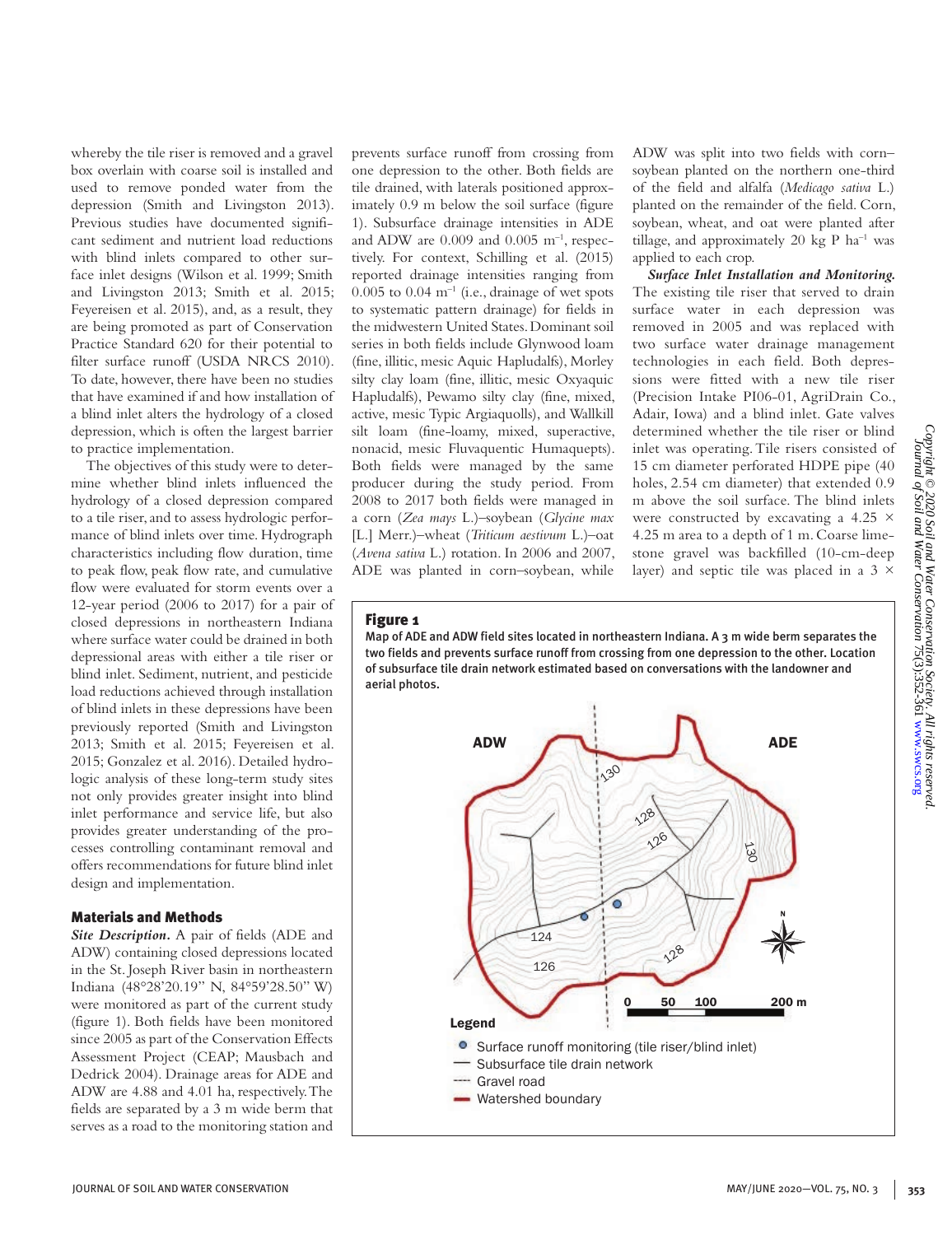3 m pattern on the gravel. An additional 60 cm of limestone gravel was backfilled on top of the septic tile, geotextile fabric (Typar 3301, Fiberweb, Old Hickory, Tennessee) was placed over the gravel to decrease sedimentation, and the remainder of the hole was backfilled with 30 cm of coarse soil. The coarse soil (including gravel) was comprised of 20.2%, 17.0%, and 62.8% of ≥4 mm,  $\geq 2$  and  $\leq 4$  mm, and  $\leq 2$  mm particle sizes, respectively. Excluding gravel, the coarse soil was primarily comprised of sand (56.7%) followed by clay (23.6%) and silt (19.7%). For additional details and drawings of the blind inlet installation, see Smith and Livingston (2013).

In each depression, immediately downstream from the gate valves that controlled whether the tile riser or blind inlet was in operation, surface drainage flow was plumbed into a common outlet pipe. Discharge was measured in the common outlet pipe using an area-velocity sensor (Model 2150, Teledyne Isco, Inc., Lincoln, Nebraska). From 2006 through 2009, discharge measurements were made proportional to flow (1 to 10-minute interval) and were subsequently aggregated into 10-minute data. Beginning in 2010, a 10-minute measurement interval was used for discharge. Precipitation was measured at 10-minute intervals using a Vaisala Weather Transmitter (Model WXT510, Vaisala Co., Helsinki, Finland).

*Infiltration Rate.* Double ring infiltrometers (90 cm diameter outer ring; 50 cm diameter inner ring) were used to measure blind inlet infiltration rate. In 2012, infiltration rates were measured at the blind inlets located in ADE, ADW, and four others located in the same watershed, and constructed using the same design and backfill materials. Rings were pounded into the ground, and the soil was prewetted 1 to 1.5 days prior to measuring infiltration rate. Infiltration rates were measured twice at each location separated by 1 to 3 days. In 2012, blind inlets at ADE and ADW had been installed for 7 years, while the other four blind inlets had only been installed for 1.5 years. Infiltration rate measurements were repeated in 2018 at ADE and ADW (12.8 years after installation) using the same procedure.

*Data Analysis.* Over the study period (2006 to 2017), 549 precipitation events were observed at the study sites. Rainfall events were defined as 6 mm of precipitation within a 6 hour period separated by >6 hours from additional rainfall. Snowmelt events were identified when discharge increased during winter months (January to March) with no corresponding precipitation. If discharge increased in response to a precipitation event, then hydrograph characteristics including time to peak, peak flow rate, average flow rate, flow duration, and cumulative flow were determined. Time to peak for rainfall events was defined as the time between the start of rainfall and the hydrograph peak. For snowmelt events, time to peak was calculated as the time between the start of flow and the hydrograph peak. Flow duration was defined as the time between the start of flow and when either flow ceased or another event began.

The experimental design for the current study differed from a typical paired field experiment. A before-after control-impact (BACI) experimental design is often characterized by two fields being managed similarly for a specified period of time, and then a treatment would be implemented on one of the fields while the other field would remain as the control (Williams et al. 2015; King et al. 2016). In the current study, surface water was drained from both depressions using either a tile riser or blind inlet by alternating practices between depressions (figure 2). Both depressions, however, were concurrently managed as blind inlets at several times over the study period (i.e., portions of 2006, 2007, 2008, and 2014, as well as 2015 through 2017; figure 2). To statistically evaluate the effect of surface drainage water management practice on depression hydrology, the data set was considered as two separate BACI experiments: (1) implementation of the tile riser at ADE and the blind inlet at ADW compared to when both ADE and ADW were blind inlets, and (2) implementation of the tile riser at ADW and the blind inlet at ADE compared to when both ADE and ADW were blind inlets. Hydrograph characteristics for each experiment were analyzed using analysis of covariance (ANCOVA) as outlined by Clausen and Spooner (1993) to determine if implementation of the tile riser significantly altered the depression hydrology compared to the blind inlet. Slopes and intercepts of the linear relationships between the control periods and treatment periods were compared. Significantly different slopes (or intercepts when slopes were not significantly different) indicated a treatment effect. Data were analyzed using the "cars" package of R statistical software (R Development Core Team

2011), with a significance level of 0.05 used to determine statistical differences.

#### Results and Discussion

*Timing and Frequency of Precipitation and Discharge.* From 2006 through 2017, 511 rainfall events >6 mm occurred at the study fields. An additional 38 snowmelt events (i.e., increase in discharge with no corresponding precipitation) were identified during the study between the months of January and March. Event rainfall over the study period ranged from 6.0 to 134.1 mm and averaged 18.3 ± 15.9 mm. Average rainfall depth during events was consistent across seasons, with  $17.1 \pm 14.8$ ,  $18.4 \pm 15.8$ ,  $20.3 \pm 19.2$ , and  $16.9 \pm 12.3$  mm of rainfall observed per event in the winter (January to March), spring (April to June), summer (July to September), and fall (October to December), respectively. The frequency of events (rainfall  $+$  snowmelt) was also similar throughout the year  $(3.9 \pm 1.0 \text{ events } \text{mo}^{-1})$ . While rainfall depth per event and frequency of events were consistent across the year, seasonal differences in rainfall intensity and duration were observed. Rainfall events during the winter tended to have a lower intensity and longer duration  $(2.2 \text{ mm } \text{h}^{-1}; 9.7 \text{ h})$  compared to rainfall events in the summer  $(5.9 \text{ mm h}^{-1}; 4.5 \text{ h})$ .

Frequency of discharge (i.e., number of rainfall events with observed flow/total number of rainfall events) did not significantly vary between periods when the fields were managed with the tile riser and periods when the fields were managed with the blind inlet; thus, frequency of discharge data from both periods were pooled together for each field (figure 3). Frequency of discharge at ADW was significantly greater than the frequency of discharge at ADE (*p* = 0.029). Of the 549 rainfall events, discharge was observed during 151 (27.5%) and 196 (35.7%) rainfall events at ADE and ADW, respectively. Differences in the frequency of discharge between the two fields primarily occurred during the winter and late fall (figure 3). Discharge from ADW occurred during 67% to 71% of rainfall events during the winter, while discharge from ADE occurred during 46% to 55% of winter rainfall events. In contrast, discharge only occurred during 6% to 22% of rainfall events during the summer for both fields (figure 3). Evapotranspiration is greatest during the summer across the eastern Corn Belt when air temperatures are warm and crops are actively growing, which results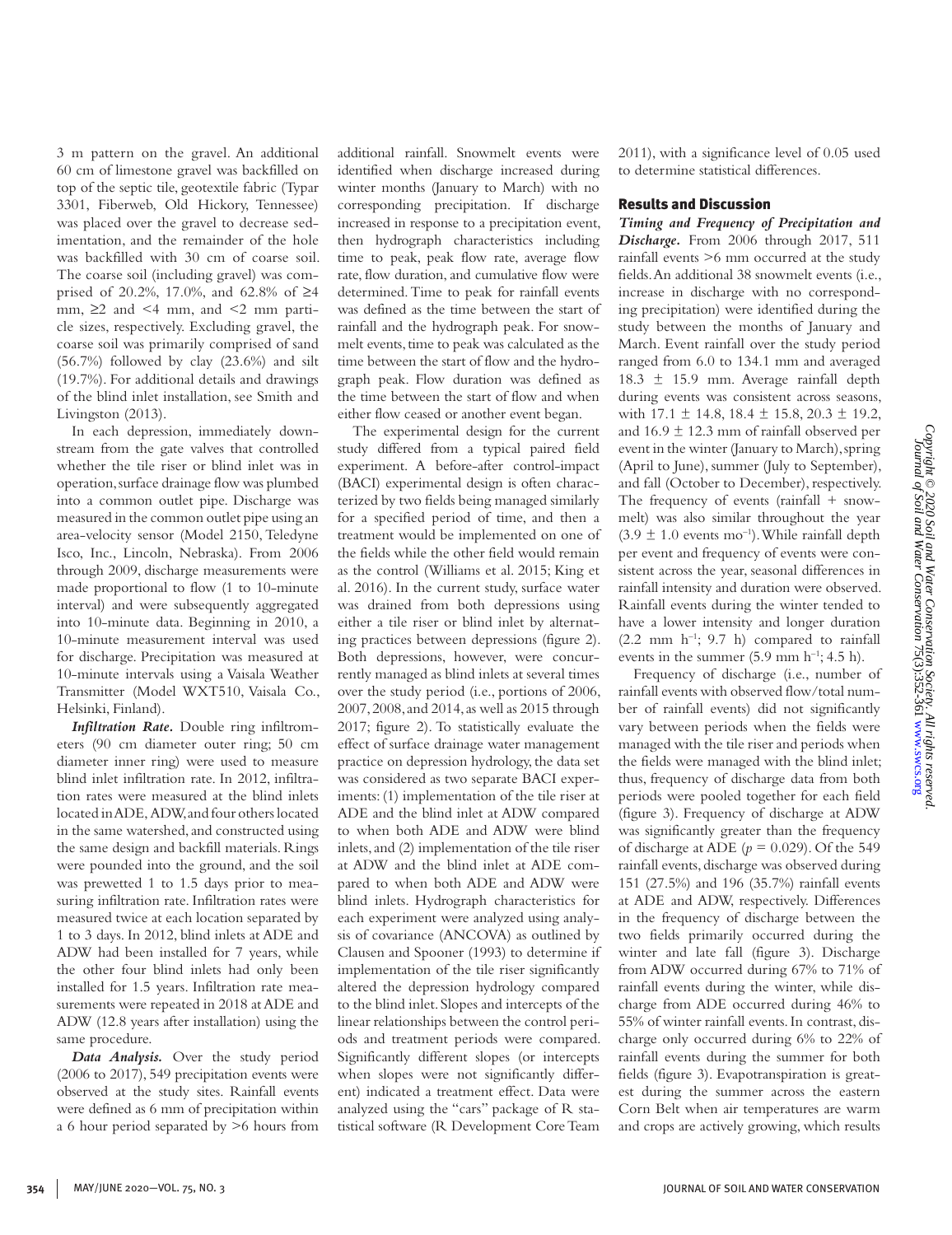#### Figure 2



in drier antecedent conditions (King et al. 2014). Larger soil moisture deficits during the summer likely resulted in less frequent flow generation compared to the winter when soils are often at or near field capacity (Lam et al. 2016). Differences in frequency of flow generation observed between ADW and ADE may have been due to differences in soil moisture status between the two fields. Skaggs et al. (1994) reviewed the hydrologic impacts of agricultural drainage and concluded that increasing subsurface drainage intensity increases tile drain discharge, but decreases surface discharge. It is therefore hypothesized that lower subsurface drainage intensity in ADW (0.005 m–1) resulted in wetter antecedent conditions and greater

probability of discharge, especially during the winter, compared to ADE  $(0.009 \text{ m}^{-1})$ .

Depth of surface ponding in ADE and ADW during periods when the fields were managed with the tile riser was calculated based on established relationships between ponding depth and tile riser flow capacity (AgriDrain Co., personal communication, 2018). Surface ponding depth ranged from 2.2 to 28.5 cm and 2.6 to 33.7 cm at ADE and ADW, respectively. Average ponding depth was slightly greater at ADE (14.8  $\pm$ 8.1 cm) compared to ADW (10.5  $\pm$  7.1 cm), but values were not statistically compared since the fields were never managed with the tile riser concurrently (figure 2). Differences in ponding depth between fields could arise due to several factors including event characteristics and antecedent conditions between periods or fields, as well as depression topography (figure 1). Surface ponding depth did not vary seasonally at either field. Using field contours and average ponding depth, surface ponding would impact 0.11 and 0.16 ha of the field in ADE and ADW, respectively. Calculated areas are consistent with areas of crop damage/loss observed from aerial photos between 2005 and 2017.

*Blind Inlet Infiltration Rate.* Infiltration rates measured from blind inlets at ADE and ADW decreased from 12.7 and 11.8 cm  $h^{-1}$ , respectively, in 2012, to 4.8 and 3.7 cm  $h^{-1}$ in 2018 (figure 4). Comparing infiltration rates from blind inlets at ADE and ADW to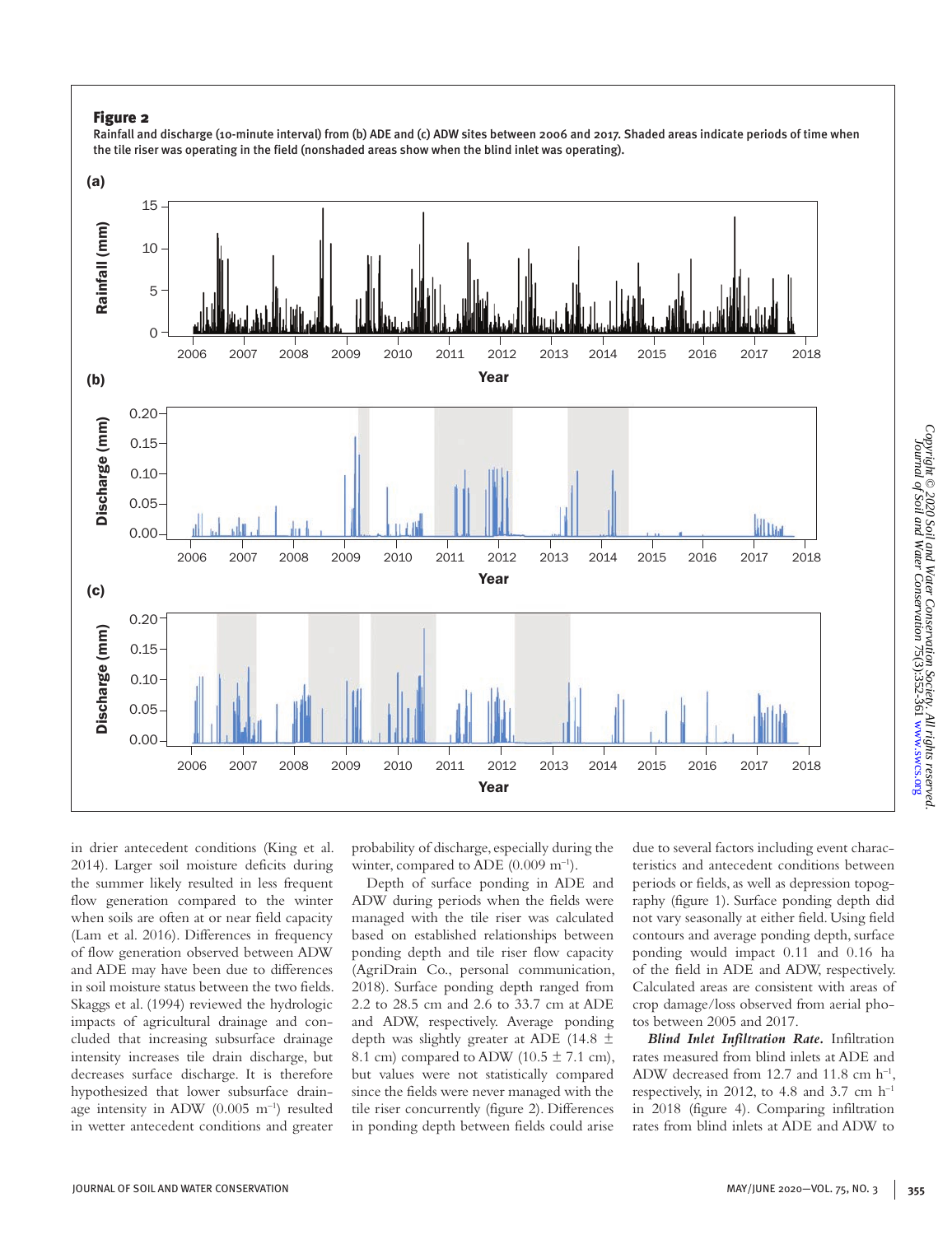infiltration rates from four newly installed blind inlets that were constructed using the same design and materials revealed that ADE and ADW blind inlet infiltration rate likely declined linearly over the study period. The slope of the regression line between blind inlet infiltration rate in 2012 and 2018 suggests that infiltration rate decreased annually by  $\sim$ 1.4 cm h<sup>-1</sup> (figure 4). Decreasing blind inlet infiltration rate over time was expected given that the blind inlets are designed to filter eroded hillslope sediments from surface runoff before it enters the subsurface drainage network. Assuming that more sediment accumulated on the surface of the blind inlet (and decreased infiltration rate) when the depression was managed with the blind inlet compared to the tile riser, blind inlet infiltration rate may have decreased more rapidly over time if the two practices had not been alternated over the study period (figure 2). Tile risers were used to drain ponded surface water for 25% and 33% of the study period in ADE and ADW, respectively.

It is important to acknowledge that changes in blind inlet infiltration rate over time at ADE and ADW were largely influenced by field management practices. Both fields were typically double-disked each spring and chisel plowed in the fall throughout the study. It is widely known that tillage greatly increases the risk of erosion and sediment loss from fields compared to no-tillage (Laflen et al. 1978). Oolman and Wilson (2003) indicated that the most effective sediment control practice in closed depressions with surface inlets was to shift from conventional tillage to no-tillage practices. Based on the data collected from ADE and ADW, blind inlets installed in closed depressions with extensive tillage may become ineffective at draining ponded surface water due to impeded infiltration after 8 to 10 years of service. It is conceivable that blind inlets would maintain higher infiltration rates for longer periods of time in fields with reduced or no-tillage extending the service life well beyond 10 years.

*Effect of Surface Water Management Practice on Depression Hydrology.* The effect of the surface water management practice on depression hydrology was evaluated for both ADE and ADW using a modified BACI study design. Since both fields were managed concurrently as blind inlets during several periods of the study (figure 2), the tile riser was considered as the treatment and the

### Figure 3

Monthly frequency of discharge (i.e., number of events with observed flow/total number of events) for ADE and ADW sites. Frequency of discharge did not significantly vary between periods when the fields were managed with the tile riser and periods when the fields were managed with the blind inlet.



# Figure 4

Blind inlet infiltration rate. Infiltration rate at ADE and ADW sites was measured in 2012 (7 years after blind inlet installation) and 2018 (12.8 years after blind inlet installation). In 2012, infiltration rates were also measured from four recently installed blind inlets (1.5 years after installation; constructed using same design and materials as ADE and ADW). Numbers in parentheses show maximum flow rate through the blind inlet given a surface area of  $18$  m<sup>2</sup>.

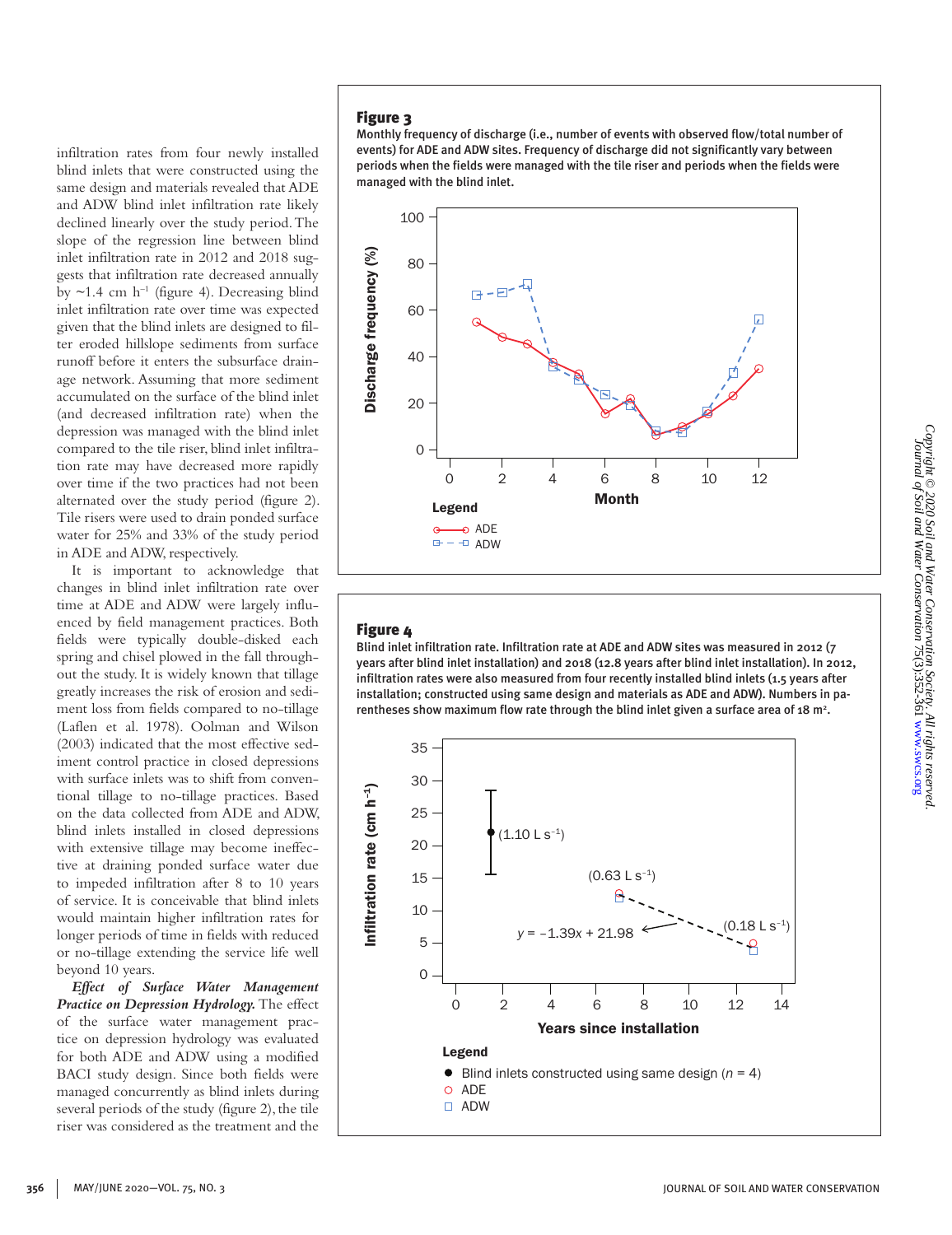blind inlet as the control. Linear relationships between ADE and ADW were developed for periods of the study (1) when both depressions were managed with blind inlets, (2) when ADE was managed with the blind inlet and ADW was managed with the tile riser, and (3) when ADE was managed with the tile riser and ADW was managed with the blind inlet. Relationships between ADE and ADW are shown graphically in figure 5, with ANCOVA results presented in table 1.

Surface water management practices significantly influenced depression hydrology at both ADE and ADW. The effect of surface water management practices on depression hydrology, however, varied between fields, suggesting that the practices were functioning differently (figure 5; table 1). When the depression in ADE was managed with the tile riser, time to peak and flow duration both significantly decreased, while peak flow rate, average flow rate, and cumulative flow all significantly increased. In contrast, when the depression in ADW was managed with the tile riser, no significant differences were observed for time to peak and cumulative flow, while flow duration significantly increased. Average flow rate and peak flow rate at ADW when the tile riser was implemented was also significantly different, whereby the tile riser increased flow rates during the largest events and decreased flow rates during the smallest events (figure 5).

To further investigate why surface water management practices affected depression hydrology differently between fields, a water balance approach was utilized. Using measured discharge from both fields when they were managed with the blind inlet and measured infiltration rate, lateral subsurface contributions to discharge were computed (table 2). Substantially more lateral subsurface flow was calculated for ADW compared to ADE for flows >25th percentile. Lateral subsurface flow accounted for 6.4% to 56.4% of total discharge from ADE when it was managed with the blind inlet, while lateral subsurface flow accounted for 6.0% to 76.6% of total discharge from ADW. The septic tile (90 cm depth) installed in the blind inlet was effectively functioning as additional subsurface tile line in both fields when the fields were managed with the blind inlet; however, the lower subsurface drainage intensity throughout the rest of the field (and resultant wetter antecedent conditions) in ADW resulted in larger subsurface flow contri-

#### Table 1

Analysis of covariance (ANCOVA) results. Since both fields were managed concurrently as blind inlets during several periods of the study (figure 2), the tile riser was considered as the treatment and the blind inlet as the control. Linear relationships between ADE and ADW sites were developed for periods of the study (1) when both depressions were managed with blind inlets, (2) when ADE was managed with the blind inlet and ADW was managed with the tile riser, and (3) when ADE was managed with the tile riser and ADW was managed with the blind inlet. Results shown graphically in figure 5.

| Hydrograph<br>parameter     | Site/treatment     |                    |                      |           |            |
|-----------------------------|--------------------|--------------------|----------------------|-----------|------------|
|                             | <b>ADE</b>         | <b>ADW</b>         | $R^2$                | Slope†    | Intercept† |
| Time to peak (d)            | <b>Blind inlet</b> | <b>Blind inlet</b> | 0.21                 | 0.61      | 0.37       |
|                             | <b>Blind inlet</b> | Tile riser         | 0.42                 | 0.53      | 0.30       |
|                             | Tile riser         | <b>Blind inlet</b> | 0.79                 | $1.06**$  | 0.14       |
| Flow duration (d)           | <b>Blind inlet</b> | <b>Blind inlet</b> | 0.01                 | 0.09      | 0.74       |
|                             | <b>Blind inlet</b> | Tile riser         | 0.30                 | $0.45*$   | 0.55       |
|                             | Tile riser         | <b>Blind inlet</b> | 0.71                 | $0.87***$ | 0.30       |
| Peak flow (mm $h^{-1}$ )    | <b>Blind inlet</b> | <b>Blind inlet</b> | 0.24<br>0.08<br>0.63 |           |            |
|                             | <b>Blind inlet</b> | Tile riser         | 0.58                 | $1.82***$ | 0.12       |
|                             | Tile riser         | <b>Blind inlet</b> | 0.46                 | 0.42      | $0.12***$  |
| Average flow (mm $h^{-1}$ ) | <b>Blind inlet</b> | <b>Blind inlet</b> | 0.07                 | 0.93      | 0.11       |
|                             | <b>Blind inlet</b> | Tile riser         | 0.57                 | $1.76*$   | 0.05       |
|                             | Tile riser         | <b>Blind inlet</b> | 0.55                 | 0.55      | $0.04***$  |
| Cumulative flow (mm)        | <b>Blind inlet</b> | <b>Blind inlet</b> | 0.02                 | 0.82      | 3.18       |
|                             | <b>Blind inlet</b> | Tile riser         | 0.84                 | 1.90      | 1.47       |
|                             | Tile riser         | <b>Blind inlet</b> | 0.84                 | 0.78      | $0.63**$   |

 $* p < 0.05; * p < 0.01; * * p < 0.001$ 

†Statistical significance between treatment period (tile riser to blind inlet or blind inlet to tile riser) and control period (blind inlet to blind inlet) for both fields.

butions compared to the higher subsurface drainage intensity in ADE.

Differences in lateral subsurface flow contributions when the fields were managed with blind inlets help to not only explain the observed differential effects of surface water management practice on depression hydrology, but also observed differences in discharge frequency described previously. For instance, the tile riser decreased and increased flow duration at ADE and ADW, respectively, relative to the blind inlet (figure 5; table 1). The decreased flow duration with the tile riser as was found for ADE was expected due to slower infiltration rate into the blind inlet compared to the flow capacity of the tile riser. Given the greater subsurface drainage intensity (and smaller contributions of subsurface lateral flow when the blind inlet was operational) in ADE, differences in hydrologic characteristics between surface water management practices were largely driven by changes in surface processes. In contrast, the increased subsurface drainage intensity provided by the blind inlet at ADW may have resulted in drier antecedent conditions compared to when the field was

managed with the tile riser, which resulted in a shorter flow duration when the blind inlet was operational. It is also feasible that increased frequency of discharge during the winter at ADW compared to ADE (i.e., figure 3) was due to lateral subsurface flows when it was managed with the blind inlet and increased surface ponding due to wetter antecedent conditions when it was managed with the tile riser. This suggests at ADW the observed differences in hydrologic characteristics between surface water management practices were determined by changes to both surface and subsurface processes. Results for the current study therefore suggest that existing subsurface tile drainage within a closed depression may significantly impact the hydrologic functioning of surface water management practices.

*Management Implications.* Results from the current study indicate that replacing a tile riser with a blind inlet does not increase the frequency of discharge from drained closed depressions. Blind inlets, however, may increase or decrease the duration of flow compared to a tile riser. Installing a blind inlet in a depression with lower sub-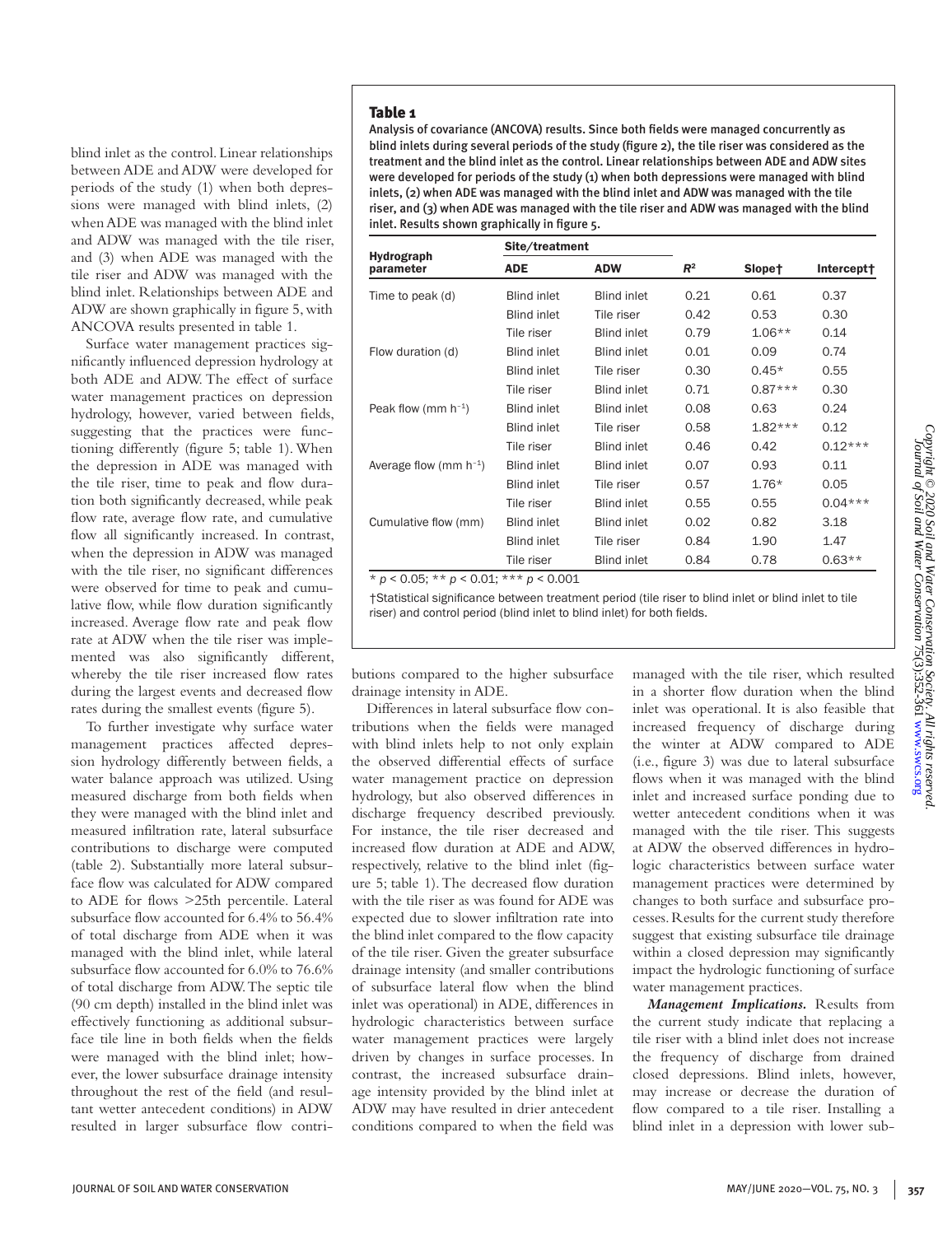# Figure 5

Relationships between ADE and ADW sites for event hydrograph characteristics when both fields were managed with blind inlets (black), when ADE was managed with a tile riser and ADW was managed with a blind inlet (red), and when ADW was managed with a tile riser and ADE was managed with a blind inlet (blue). Left panels show scatterplots of data, while right panels show linear regression lines. Regression lines denoted with an asterisk are significant at *p* < 0.05; ANCOVA results are presented in table 1.



surface drainage intensity, similar to ADW, may result in shorter flow duration compared to the tile riser due to the additional subsurface drainage capacity provided by the septic tile lines in the blind inlet and potentially drier antecedent conditions compared to a tile riser. In contrast, installing a blind inlet in a depression with greater subsurface drainage intensity (i.e., ADE) may result in less cumulative flow compared to a tile riser, which could result in larger nutrient load reductions than a blind inlet installed in a depression with lower subsurface drainage intensity. Less cumulative flow at ADE when the depression was managed with the blind inlet is hypothesized to be the result of greater subsurface tile flow due to longer flow durations (i.e., longer periods of time for ponded water to infiltrate and become subsurface tile flow rather than surface flow) compared to when the depression was managed with the tile riser. Similar to many conservation practices, study results indicate that the effect of surface drainage water management practices on depression hydrology will largely be field-specific. It is important to note that nearly all of the research on blind inlets has been conducted at ADE and ADW (Smith and Livingston 2013; Smith et al. 2015; Feyereisen et al. 2015; Gonzalez et al. 2016); thus, more research on surface and subsurface hydrologic processes in drained closed depressions is needed at other locations to evaluate differences in surface drainage water management practices.

While the main objective of the current study was to evaluate changes in hydrology due to surface drainage water management practice, it is also important to discuss potential changes in water quality. Blind inlets were initially developed to filter eroded sediment in surface runoff (Smith and Livingston 2013). Declining infiltration rate likely due to accumulated sediment on the surface of the blind inlet provides evidence that blind inlets have the potential to substantially decrease sediment losses from closed depressions compared to a tile riser. If fields are frequently tilled like ADE and ADW, then it may, however, be more cost-effective to switch to no-tillage practices (i.e., treating the cause of the problem) rather than to install a blind inlet (i.e., treating the symptom of the problem) as suggested by Oolman and Wilson (2003).

From 2006 through 2015, event flowweighted mean concentrations of soluble reactive phosphorus (SRP), total phospho-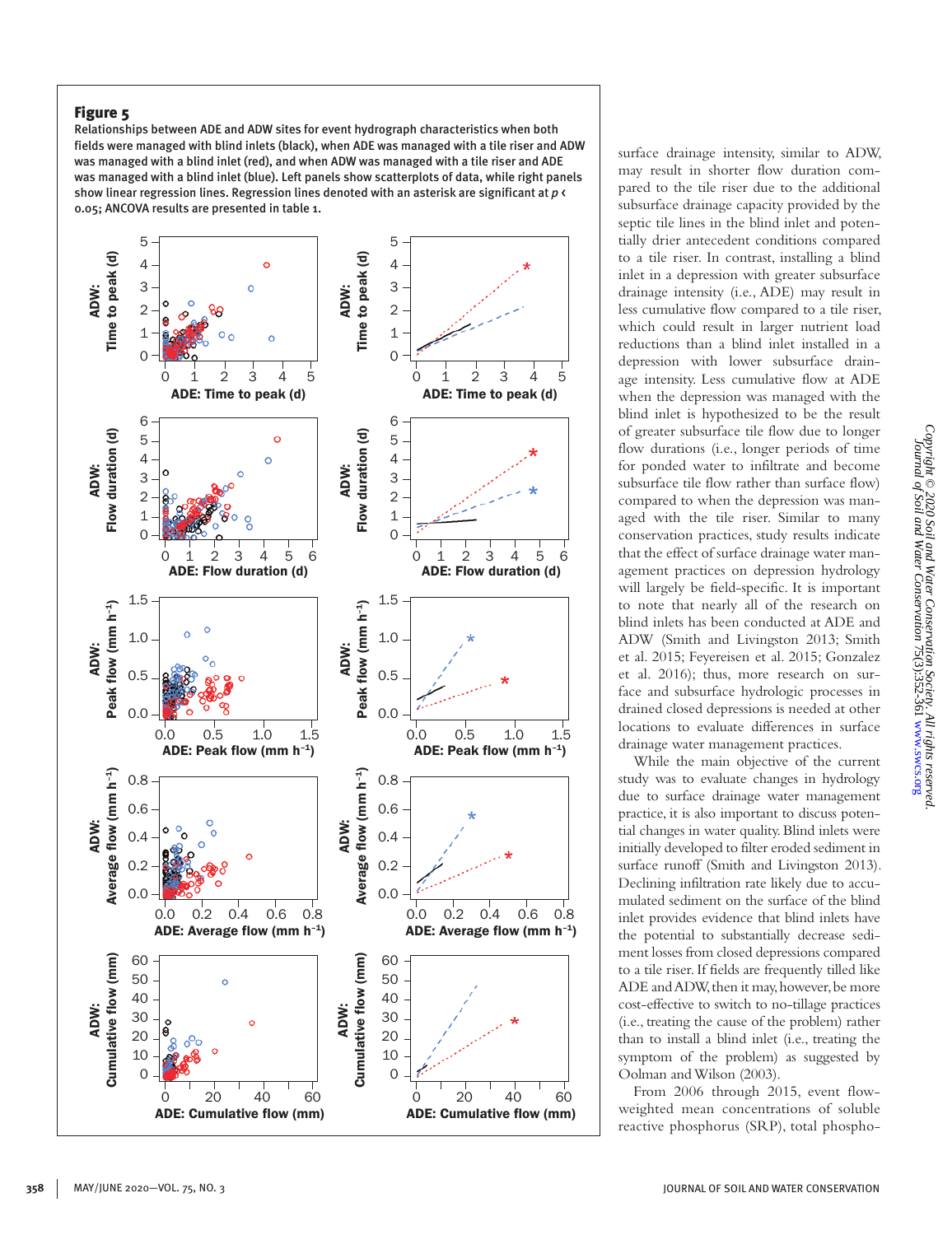# Table 2

Water balance for ADE and ADW sites when they were managed with a blind inlet. Measured cumulative flow during events combined with measured infiltration rates (2012; figure  $\Delta$ ) was used to estimate subsurface lateral flow into the blind inlet. Flow values were estimated for each event and subsequently ranked by percentile. Values represent the average of each flow percentile classification.

| <b>Flow</b> | <b>Cumulative flow</b>       | <b>Vertical flow</b><br>into blind inlet* | Lateral flow into<br>blind inlett |        |
|-------------|------------------------------|-------------------------------------------|-----------------------------------|--------|
| percentile  | $(m^3$ event <sup>-1</sup> ) | $(m^3$ event <sup>-1</sup> )              | $(m^3$ event <sup>-1</sup> )      | $(\%)$ |
| <b>ADE</b>  |                              |                                           |                                   |        |
| $0$ to $25$ | 7.55                         | 7.07                                      | 0.48                              | 6.4    |
| 25 to 50    | 25.73                        | 23.98                                     | 1.75                              | 6.8    |
| 50 to 75    | 55.37                        | 47.35                                     | 8.02                              | 14.5   |
| 75 to 100   | 217.81                       | 95.00                                     | 122.81                            | 56.4   |
| <b>ADW</b>  |                              |                                           |                                   |        |
| 0 to 25     | 10.73                        | 10.09                                     | 0.64                              | 6.0    |
| 25 to 50    | 43.68                        | 31.94                                     | 11.74                             | 26.9   |
| 50 to 75    | 145.53                       | 63.19                                     | 82.34                             | 56.6   |
| 75 to 100   | 450.78                       | 105.49                                    | 345.29                            | 76.6   |

\*Vertical flow into the blind inlet was calculated using measured infiltration rates from 2012 (figure 4), flow duration, and blind inlet surface area  $(18 \text{ m}^2)$ .

†Lateral flow into the blind inlet was calculated as the difference between cumulative flow and vertical flow.

rus (TP), and nitrate-nitrogen  $(NO<sub>3</sub>-N)$ were similar between the blind inlet and tile riser at both sites (figure 6). This could suggest that blind inlets do not filter out nutrients from surface runoff; however, since a large fraction of cumulative event flow, especially at ADW, is likely from lateral subsurface flow, it is not possible to discern the effectiveness of the blind inlet on filtering nutrients in surface runoff. Significant reductions in nutrient and pesticide load have been reported for ADE and ADW when the depressions were drained with the blind inlet compared to the tile riser (Smith and Livingston 2013; Smith et al. 2015; Feyereisen et al. 2015; Gonzalez et al. 2016). For example, Smith and Livingston (2013) and Smith et al. (2015) suggested that the blind inlet decreased SRP loads during the growing season (April 1 to November 15) between 65% and 83% compared to the tile riser. These previous studies directly compared ADE and ADW while one was managed with the blind inlet and the other with the tile riser, with ADE in blind inlet mode and ADW in tile riser mode for the majority of monitored events (e.g., ADE was in blind inlet mode for 9 of 11 events in Smith and Livingston [2013]). Results from the current study agree with previous findings: the blind inlet significantly decreased cumulative flow at ADE, and, as a result, likely nutrient loads relative

to the tile riser. In contrast, if ADW would have been the field site in blind inlet mode during the previous studies, then blind inlet effectiveness would have been substantially less, as results from the current study showed that the blind inlet at ADW did not significantly decrease cumulative flow (and likely nutrient loads). Consequently, the range of reported nutrient load reductions for blind inlets compared to tile risers should likely be much broader (perhaps 0% to 80%) rather than nutrient load reductions reported previously (Smith and Livingston 2013; Smith et al. 2015). The small number of events with water quality data unfortunately precludes rigorous statistical testing using a BACI study design. Thus, results from the current study indicate that previously reported blind inlet load reductions at ADE and ADW should be interpreted with caution, and that differences in blind inlet effectiveness between fields were likely due to differing hydrologic processes.

#### Summary and Conclusions

Surface water management practices in agricultural closed depressions significantly influence hydrograph characteristics including flow duration and cumulative flow. Results show that the effect of surface water management practice on hydrograph characteristics may, however, be site-specific and dependent on hydrologic processes.

Replacing a tile riser with a blind inlet resulted in different behavior between ADE and ADW. Using a water balance approach, findings suggest that differences between sites may be due to the extent of subsurface tile drainage within the closed depression. Installing a blind inlet in a depression with lower subsurface drainage intensity, similar to ADW, may result in shorter flow duration compared to the tile riser due to the additional subsurface drainage capacity provided by the septic tile lines in the blind inlet and potentially drier antecedent conditions compared to a tile riser. In contrast, installing a blind inlet in a depression with greater subsurface drainage intensity (i.e., ADE) may result in less cumulative flow compared to a tile riser due to a larger fraction of ponded surface water infiltrating and becoming subsurface tile flow rather than surface flow, which could result in larger nutrient load reductions than a blind inlet installed in a depression with lower subsurface drainage intensity. These results highlight the strong connection between surface and subsurface hydrologic processes in closed depressions and the potential implications for both water quantity and water quality. Few studies have examined the hydrology of closed depression despite the large number located throughout the midwestern United States. Thus, future research quantifying the relationship between surface runoff, subsurface tile drainage, and antecedent soil moisture in drained closed depressions is needed.

Blind inlet infiltration rate declined over the study period due to the accumulation of eroded sediment on top of the surface of the blind inlet. Where placed in fields that are managed with (repeated) tillage, landowners should expect to replace blind inlets at least once every 10 years to maintain depression surface drainage. Data on the longevity of blind inlets under no-tillage practices are needed to benchmark this finding. While the blind inlet was successful in filtering sediment in runoff water, it was not possible to discern the effectiveness of the blind inlet on filtering nutrients given the large fraction of cumulative event flow, especially at ADW, that was likely from lateral subsurface flow and the small number of monitored events with water quality data. Event flow-weighted mean concentrations were similar between the tile riser and blind inlet; thus, reductions in nutrient load likely will depend on how the hydrology of the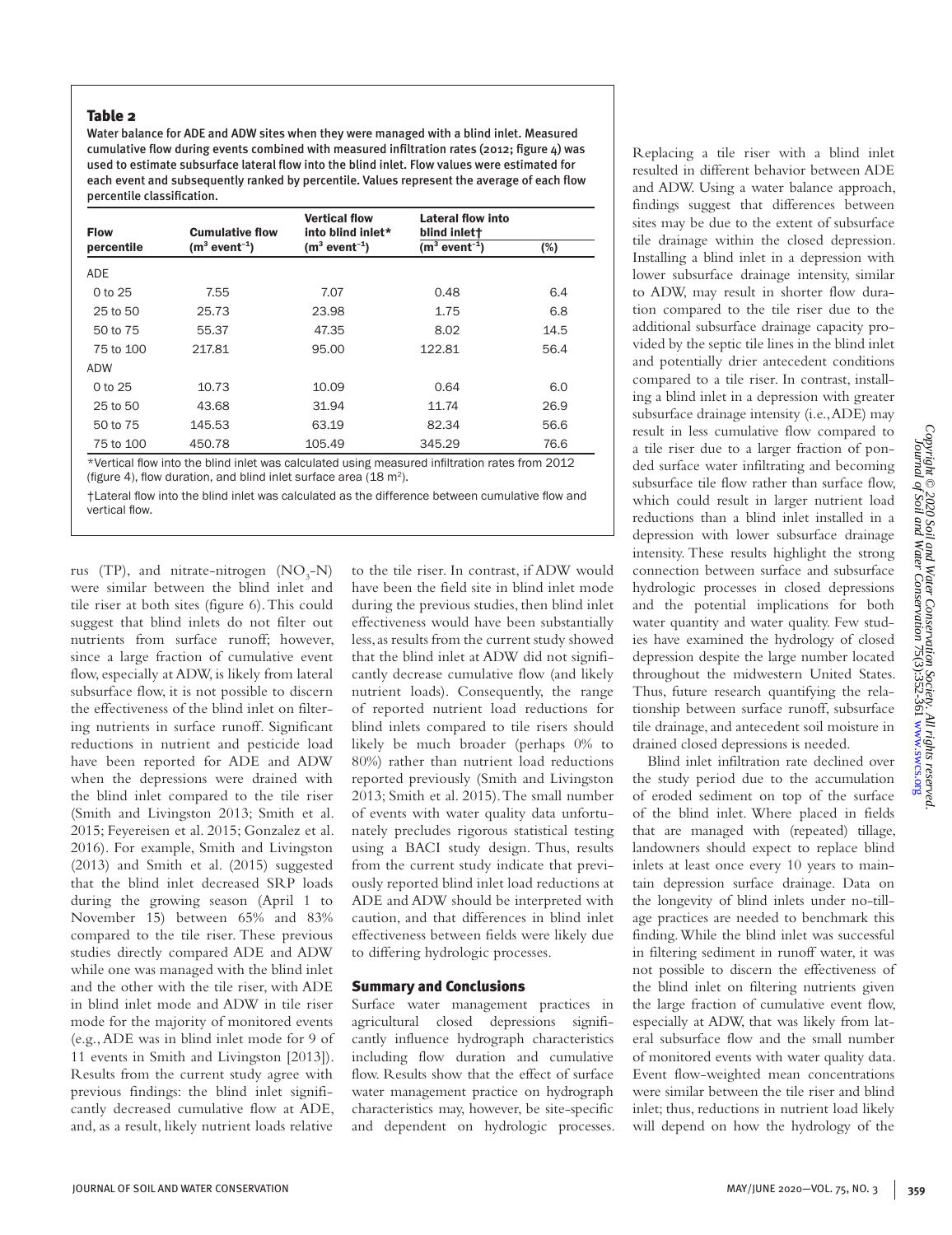# Figure 6

Event flow-weighted mean nitrate-nitrogen (NO $\frac{1}{3}$ -N), soluble reactive phosphorus (SRP), and total phosphorus (TP) concentration when the depressions at ADE and ADW sites were managed with the tile riser and blind inlet. Events with water quality data were collected during the growing season only (April 1 to November 15) between 2006 and 2015. Note: *y*-axes are shown on a log-scale.



depression is altered due to the installation of the blind inlet.

# Acknowledgements

The authors would like to thank the landowners of the field who have graciously allowed us to conduct research on their farm for over 10 years. We would also like to acknowledge the staff at the National Soil Erosion Research Lab and the

DeKalb County (Indiana) Soil and Water Conservation District for their assistance with site maintenance, data collection, and sample analysis. This research and assessment was supported by the USDA Natural Resources Conservation Service Conservation Effects Assessment Project Watershed Assessment Studies and Agricultural Research Service National Program 211.

# Disclaimer

USDA is an equal opportunity provider and employer. Mention of trade names or commercial products in this publication is solely for the purpose of providing specific information and does not imply recommendation or endorsement by the USDA.

# References

- Amado, A.A., M. Politano, K. Schilling, and L. Weber. 2016. Investigating hydrologic connectivity of a drained prairie pothole region wetland complex using a fully integrated, physically-based model. Wetlands 38:233– 245(2018), DOI:10.1007/s13157-016-0800-5.
- Bishop, R.A., A.J. Joens, and J. Zohrer. 1998. Iowa's wetlands, present and future with a focus on prairie potholes. Journal of the Iowa Academy of Science 88:11-16.
- Blann, K.L., J.L. Anderson, G.R. Sands, and B. Vondracek. 2009. Effects of agricultural drainage on aquatic ecosystems: A review. Critical reviews in Environmental Science and Technology 39:909-1001.
- Clausen, J.C., and J. Spooner. 1993. Paired watershed study design. Rep. 841-F-93-009. Washington, DC: US Environmental Protection Agency, Office of Water.
- Dreimanis, A. 1977. Late Wisconsin glacial retreat in the Great Lakes region, North America. Annals of the New York Academy of Sciences 288:70-89.
- Feyereisen, G.W., W. Francesconi, D.R. Smith, S.K. Papiernik, E.S. Krueger, and C.D. Wente. 2015. Effect of replacing surface inlets with blind or gravel inlets on sediment and phosphorus subsurface drainage losses. Journal of Environmental Quality 44:594-604.
- Gonzalez, J.M., D.R. Smith, S. Livingston, E. Warnemuende-Pappas, and M. Zwonitzer. 2016. Blind inlets: Conservation practices to reduce herbicide losses from closed depressional areas. Journal of Soils and Sediments 16:1921-1932.
- Huang, S., C. Young, O.I. Abdul-Aziz, D. Dahal, and M. Feng. 2013. Simulating the water budget of a prairie pothole complex from LiDAR and hydrological models in North Dakota, USA. Hydrological Sciences Journal 58:1434-1444.
- King, K.W., N.R. Fausey, and M.R. Williams. 2014. Effect of subsurface drainage on streamflow in an agricultural headwater watershed. Journal of Hydrology 519:438-445.
- King, K.W., M.R. Williams, W.A. Dick, and G.A. LaBarge. 2016. Decreasing phosphorus loss in tile-drained landscapes using flue gas desulfurization gypsum. Journal of Environmental Quality 45:1722-1730.